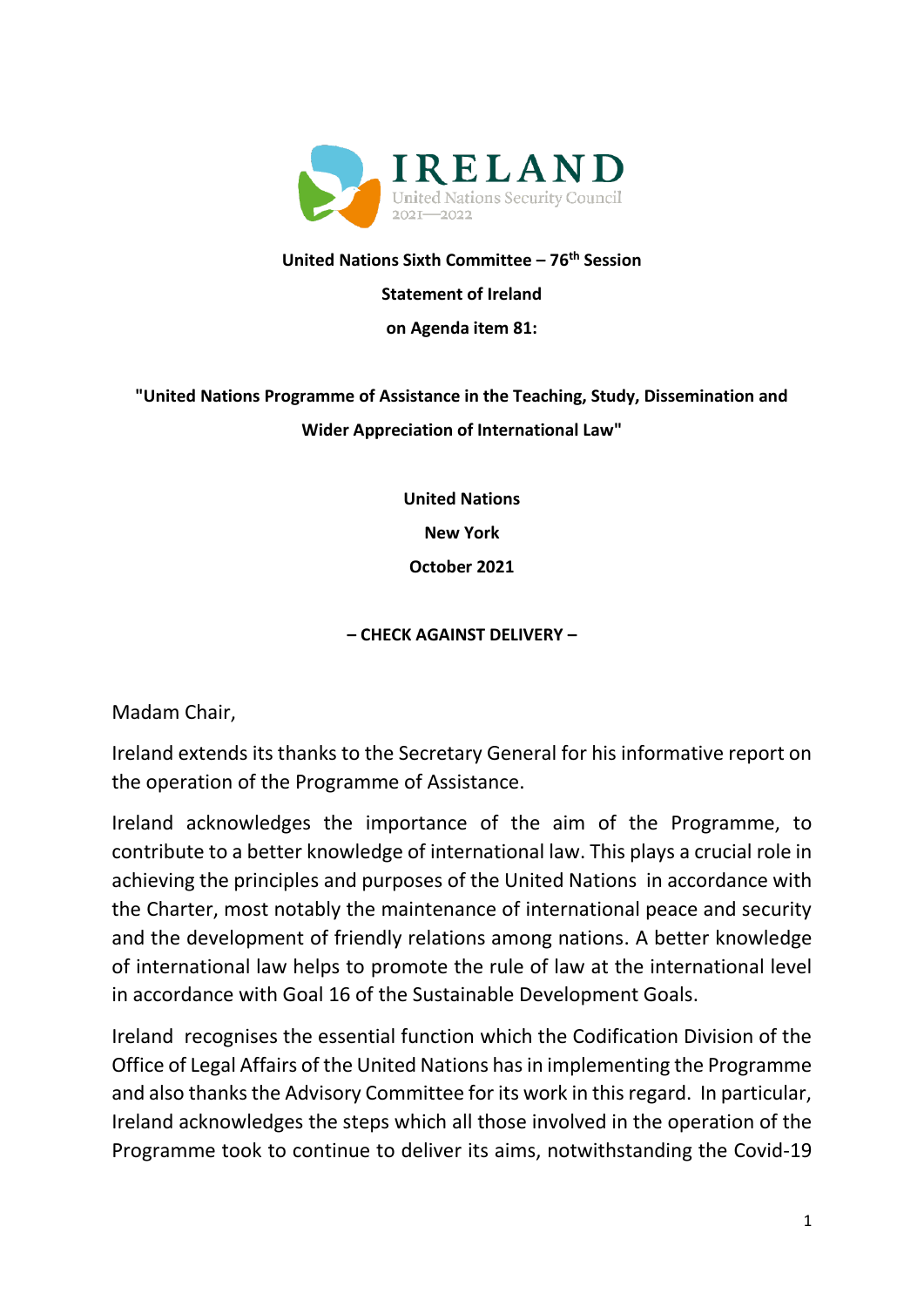pandemic, which clearly had a significant impact on the organisation of activities over the period in question.

While the pandemic presented various, unprecedented challenges, Ireland welcomes the initiatives by the Codification Division to avail of opportunities to organise online educational activities and online lectures. Ireland appreciates the value of the Regional Training Courses, which help to ensure training in international law for participants from developing countries. We also recognise the importance of the International Law Fellowship Programme. Ireland welcomes the information in the report on the numbers of persons applying to and participating in these programmes, broken down into regions and genders. We are pleased to make annual contributions to support these important initiatives.

Ireland especially commends the Codification Division for establishing the alumni network of participants of the training programmes, organised under the Programme of Assistance. The aspect of the Programme with the widest potential reach is the UN's Audiovisual Library of International Law. This is an important resource for both students and practitioners. The broad range of high quality lectures, in audio and video format, on the Library's website provides a comprehensive resource of international law topics.

Ireland praises recent efforts to facilitate access and promote awareness of the lectures through social media and the Library podcast. Ireland would also encourage further reflection on how to make the presentations more accessible and user friendly, in a search-friendly format. Such a development would facilitate quicker and easier access to this important resource. Ireland is glad to support the work of the Audiovisual Library through annual contributions to its work.

We welcome the news of the most recent award of the Hamilton Shirley Amerasinghe Memorial Fellowship on the Law of the Sea. Given the relatively high cost of each fellowship, we encourage all member states in a position to do so to consider contributing to the relevant voluntary trust fund so that it can continue to be awarded regularly to deserving candidates.